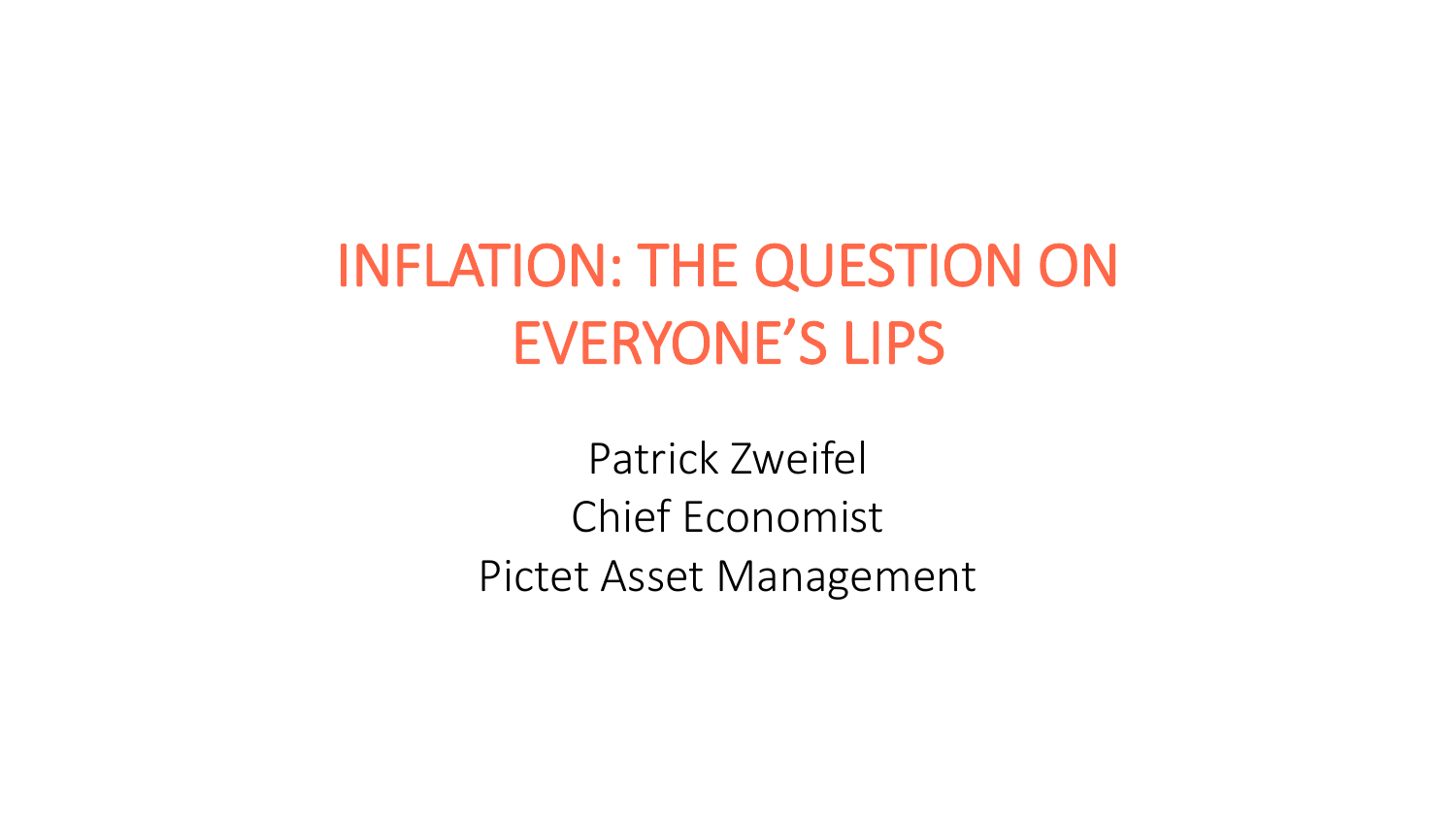## Inflationary pressures over time

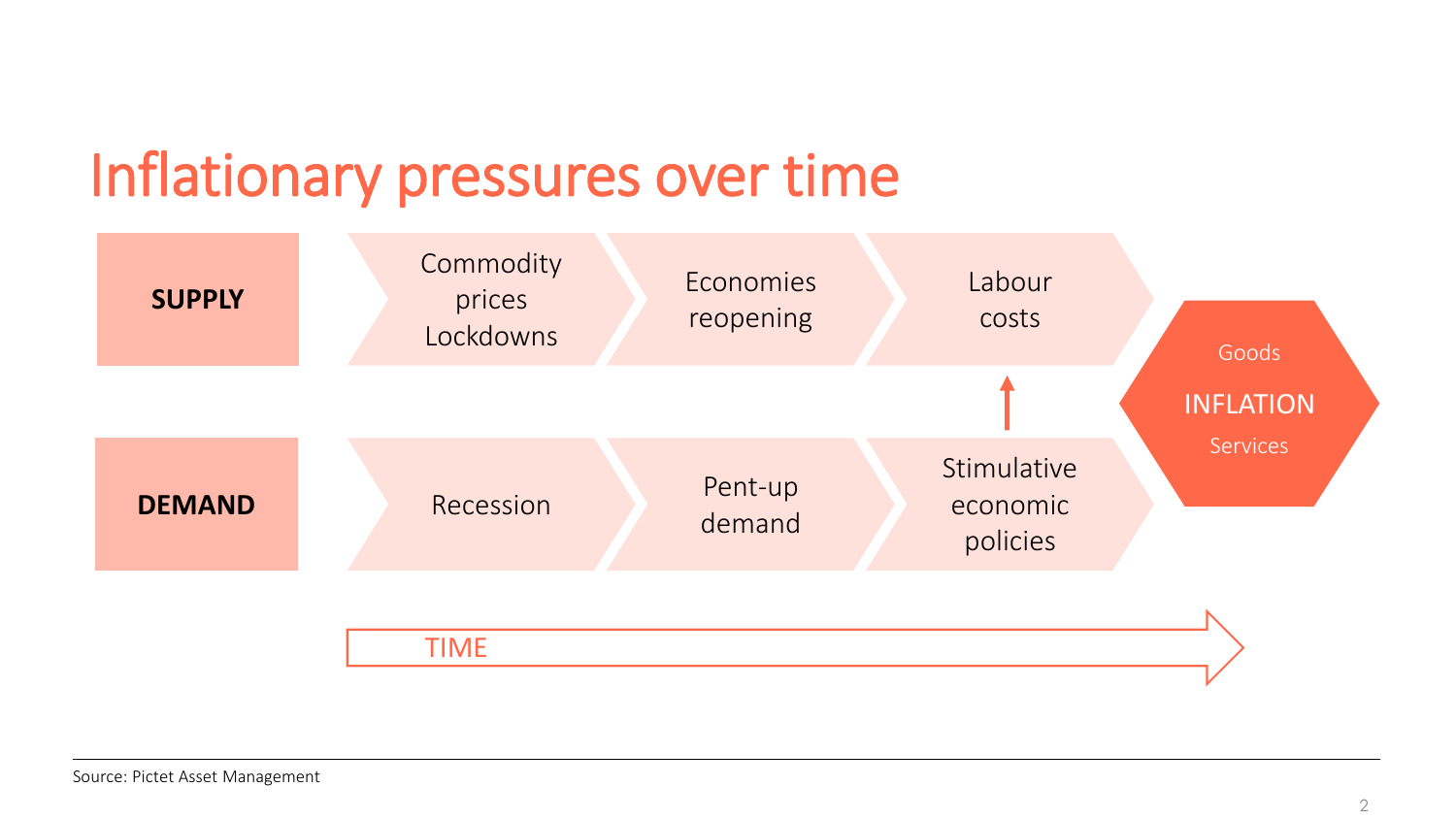## Rising pressure on US prices



Source: Pictet Asset Management, CEIC, Refinitiv Datastream; May 2021. \*7 items: Lodging away from home, used cars, car rentals, airline fare, televisions, toys, personal computers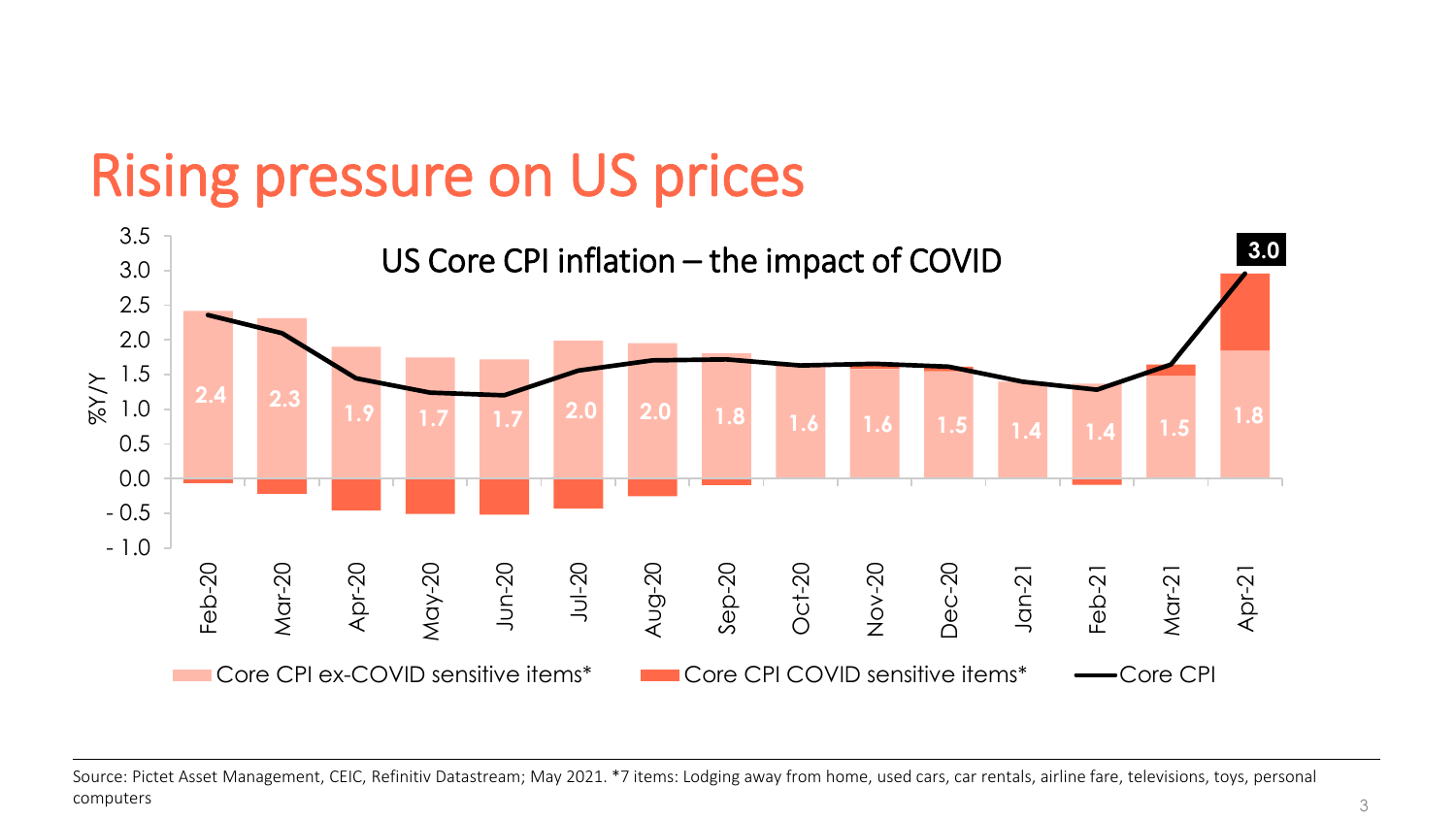# US closing output gap will drive inflation higher



Source: Pictet Asset Management, CEIC, Refinitiv Datastream; May 2021. \*US output gap (realised GDP to potential GDP ratio) & inflation (1-yr change in core PCE inflation rate).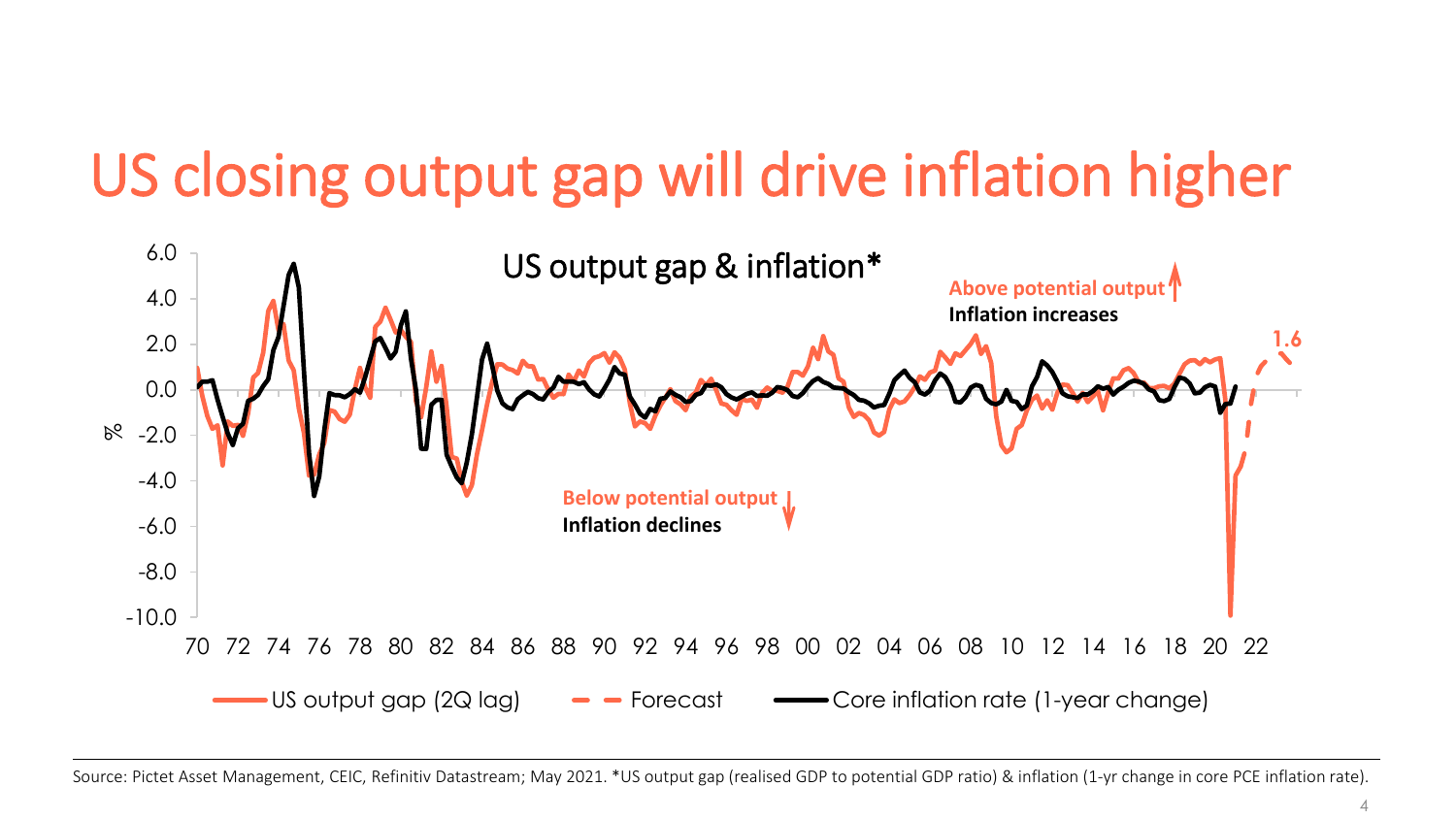#### Best hedges against inflation: TIPS, housing, gold & commodities



Source: Pictet Asset Management, CEIC, Refinitiv Datastream; May 2021. \*Based on USD returns. Date ranges for data are as follows: US Treasury 01.01.1979 - 31.12.2020; Gold: 01.01.1969 - 31.12.2020; US inflation-linked: 01.03.1998 - 31.12.2020; US corporate: 01.01.1974 - 31.12.2020; Commodities: 01.12.1970 - 31.12.2020; US high yield: 01.09.1987 - 31.12.2020; US money market: 01.01.1996 - 31.12.2020; S&P 500: 01.01.1950 - 31.12.2020; US housing: 01.03.1971 - 31.12.2020.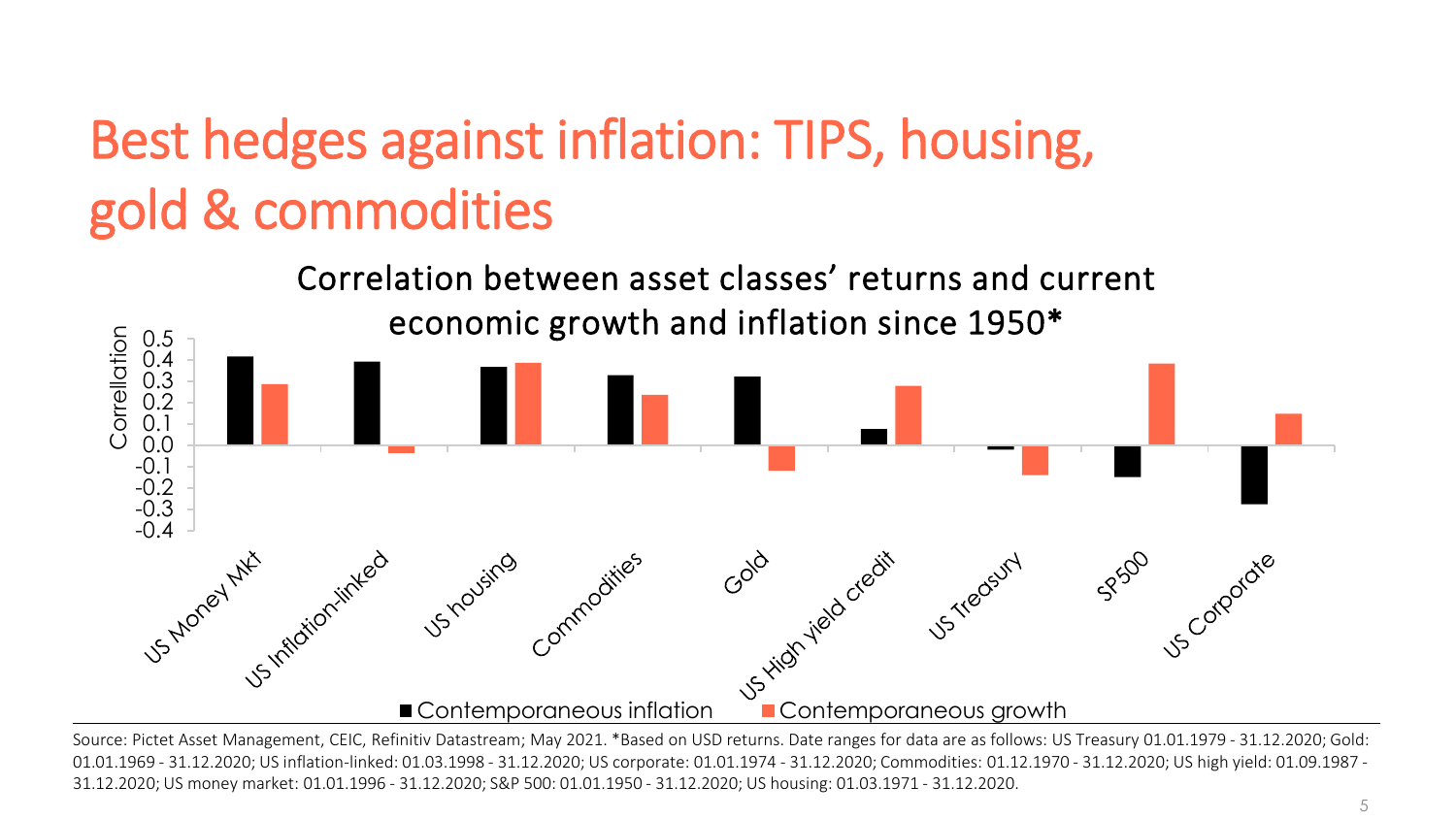#### Total returns\* & activity/ inflation regimes in the US



6 Source: Pictet Asset Management, CEIC, Refinitiv Datastream; May 2021. \*Based on average annual year on year returns in USD under four US economic scenarios. Date ranges for the periods considered are as follows : US Treasury: 01.01.1979 - 31.12.2020; Gold: 01.01.1969 - 31.12.2020; US inflation-linked: 01.03.1998 - 31.12.2020; US investment grade: 01.01.1974 - 31.12.2020; Commodities: 01.12.1970 - 31.12.2020; US high yield: 01.09.1987 - 31.12.2020; US money market: 01.01.1996 - 31.12.2020; S&P 500: 01.01.1950 - 31.12.2020; US housing: 01.03.1971 - 31.12.2020.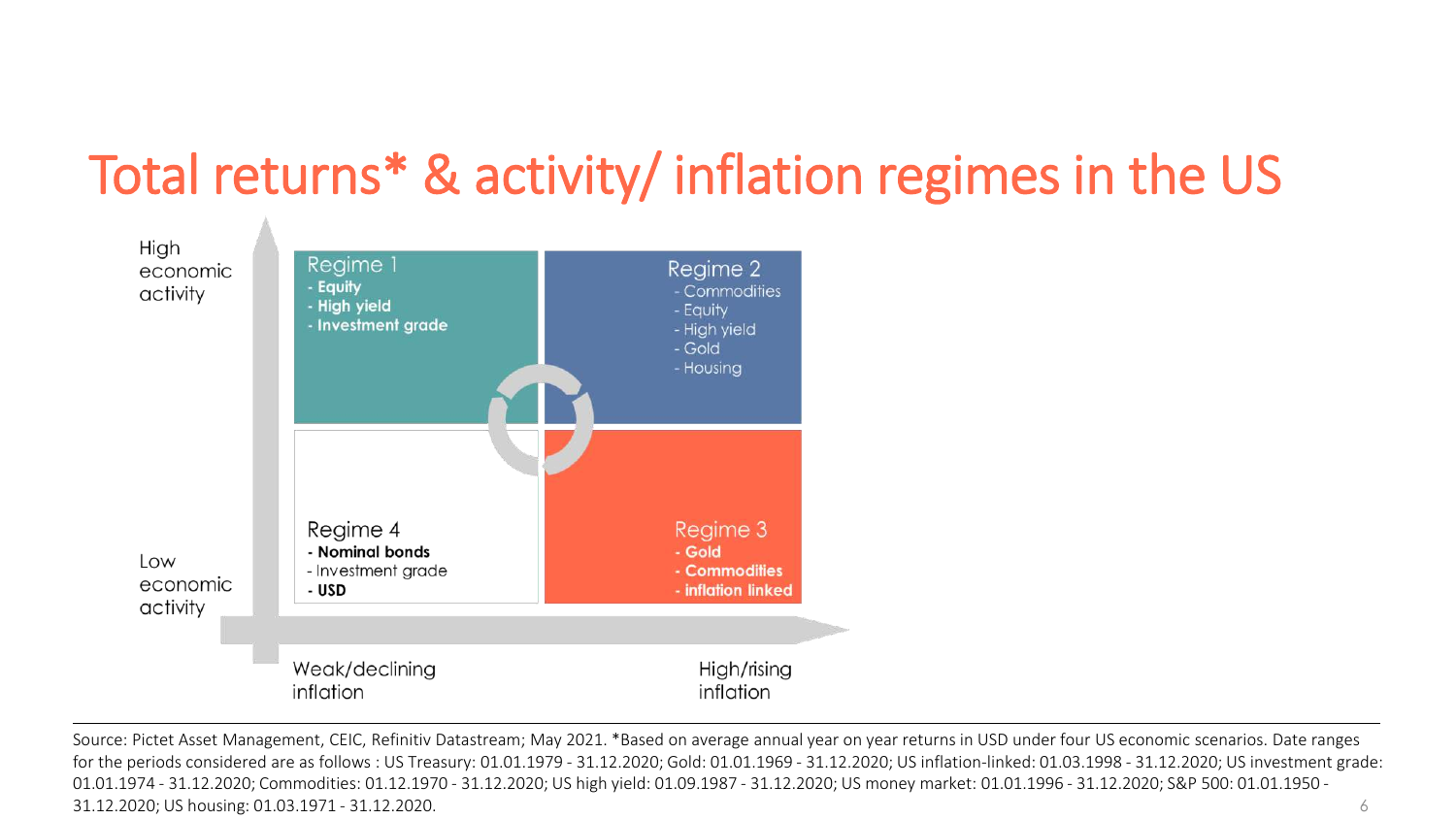#### Total returns and regimes: historical behaviour by asset class



Source: Pictet Asset Management, CEIC, Refinitiv Datastream; May 2021. \*Based on USD returns. Date ranges for the periods considered are as follows: US Treasury: 01.01.1979 -31.12.2020; Gold: 01.01.1969 - 31.12.2020; US inflation-linked: 01.03.1998 - 31.12.2020; US Corporate: 01.01.1974 - 31.12.2020; Commodities: 01.12.1970 - 31.12.2020; US high yield: 01.09.1987 - 31.12.2020; US dollar: 01.01.1976 - 31.12.2020; S&P 500: 01.01.1950 - 31.12.2020; US housing: 01.03.1971 - 31.12.2020.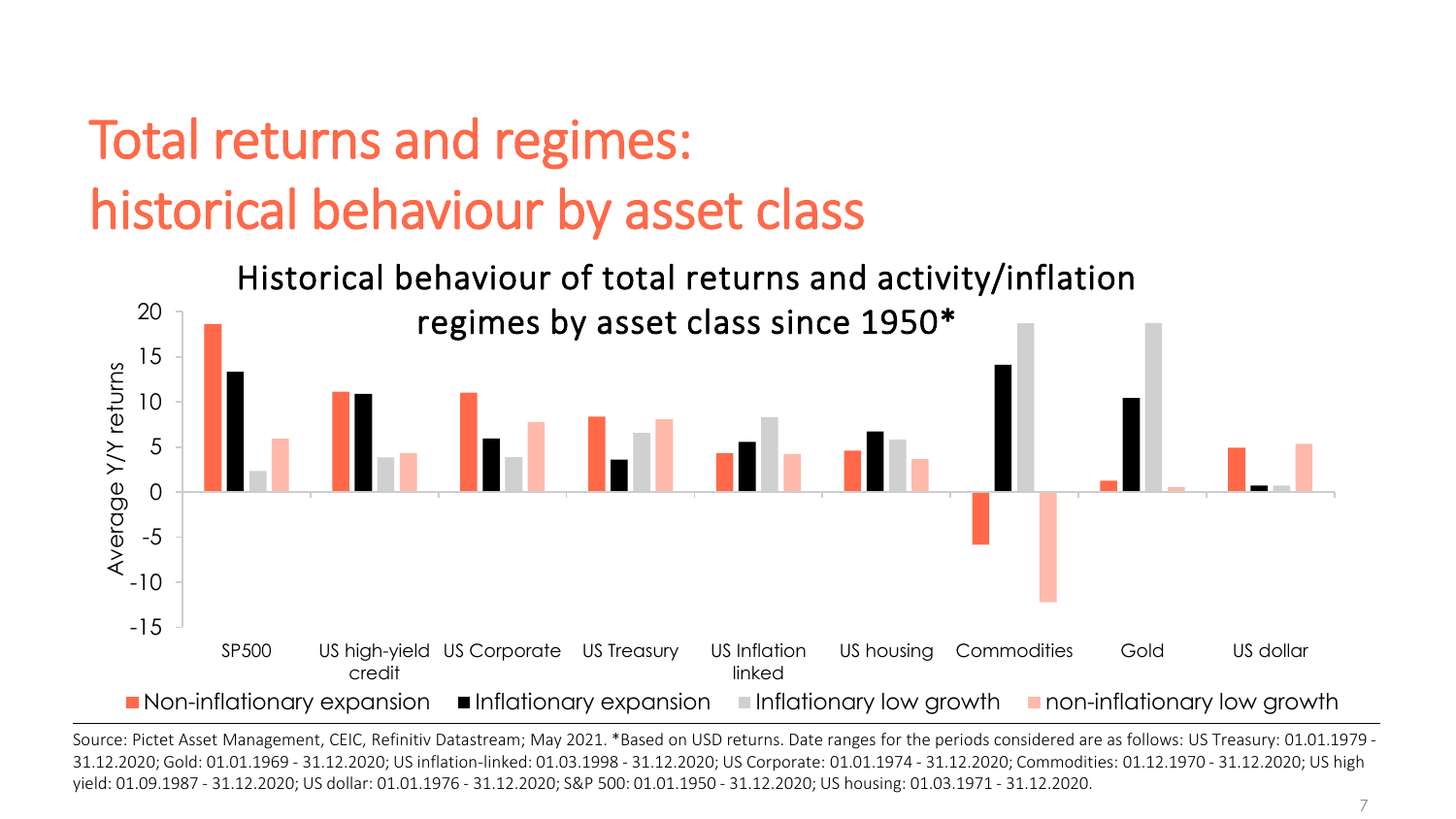## EM total returns do well in inflationary expansion



8 Source: Pictet Asset Management, CEIC, Refinitiv Datastream; May 2021. \* Based on USD returns. To 31.12.2020; start dates for the periods considered are as follows: USD effective: 01.01.1997; WD ex-US Agg (H): 01.01.1990; WD ex-US Govt: 01.01.2000; US Govt: 01.01.1973; EMLC (H): 01.12.2002; WD ex-US Corp (H): 01.01.2001; WD ex-US Agg: 01.01.1990; US Inf-linked: 01.03.1997; US Agg: 01.01.1976; WD ex-US Inf-link (H): 01.12.1997; WD ex-US Corp: 01.01.2001; US Corp: 01.01.1973; WD ex-US Inf-link: 01.12.1997; Gold: 01.01.1970; Commodities: 01.01.1970; CEMBI: 01.12.2001; EMBIG: 01.12.2002; WD ex-US HY (H): 01.12.2011; US HY: 01.09.1986; EMLC: 01.12.2002; SP500: 01.01.1970; WD MSCI: 01.01.1970; WD ex-US MSCI: 01.05.2004; WD ex-US HY: 01.12.2011; EM MSCI: 01.12.1987.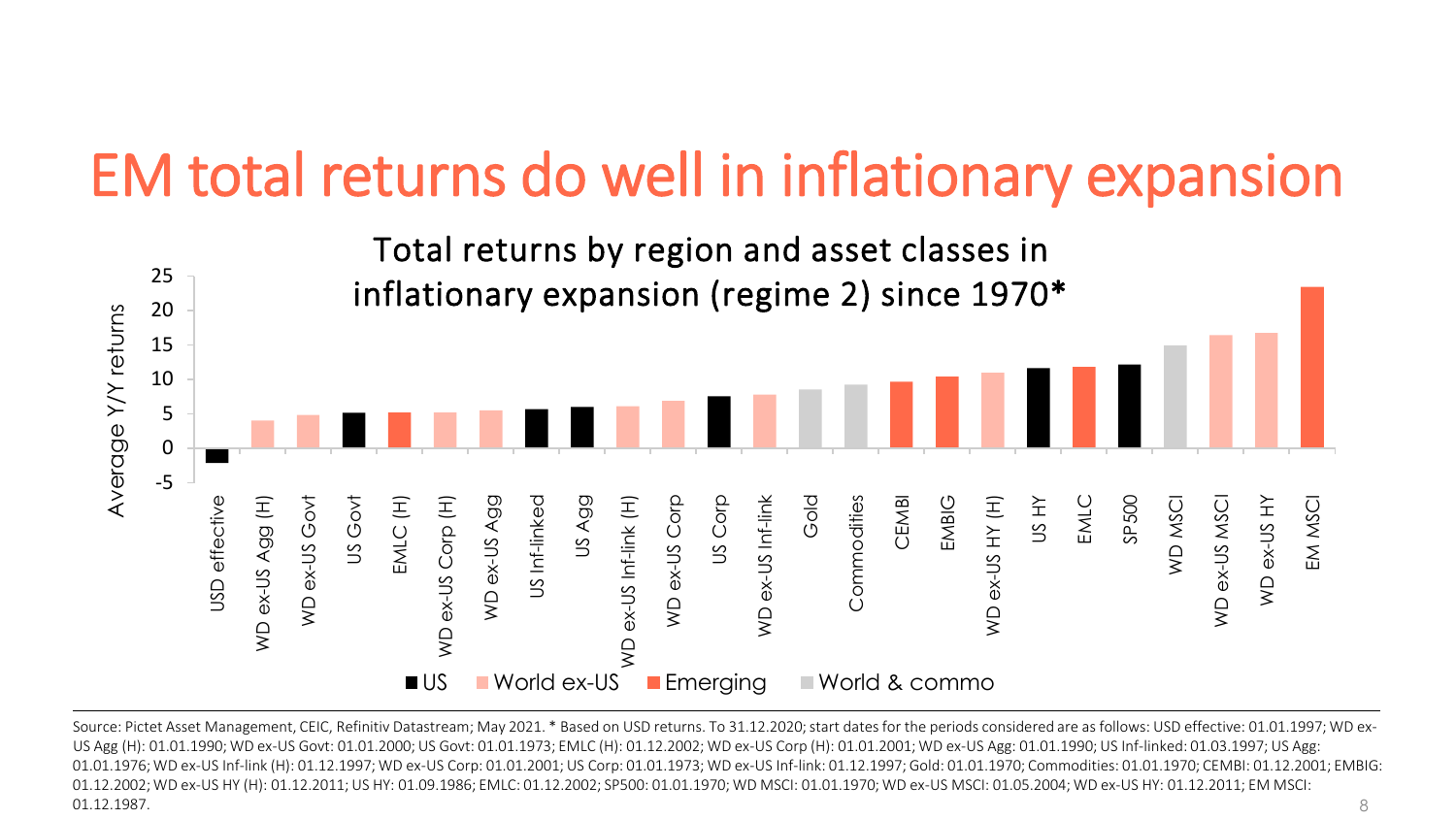# Can emerging markets really do well?

- EM growth underperforms DM, but strong EM growth is what matters
- EM benefits from very supportive drivers
	- Global trade
	- Commodity prices
- US rising 10-year Treasury yield:
	- Not a risk when strong EM growth
	- Strong EM growth & rising 10Y UST yield is best for EM
	- External financing needs have massively declined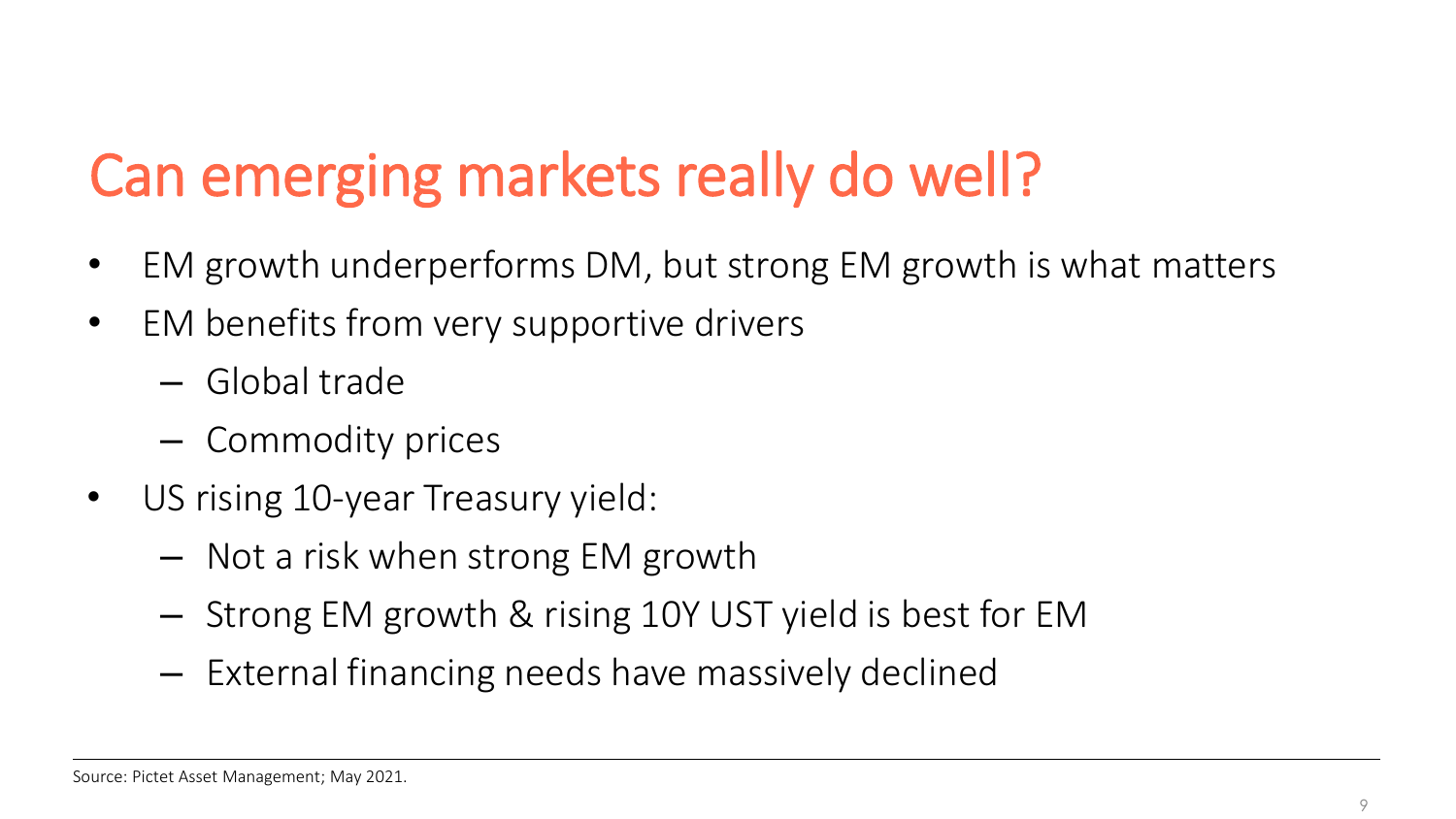## EM asset returns in different EM growth and US yield regimes



01.12.2002; EMBIG: 01.12.2002; CEMBI: 01.12.2001; EM MSCI: 01.01.1998; EM FX narrow: 01.01.1998; ASxJ FX: 01.01.1998; Latam FX: 01.01.1998; USD effective: 01.01.1998. <sub>10</sub> Source: Pictet Asset Management, CEIC, Refinitiv Datastream; May 2021. \*Based on USD returns. To 31.12.2020; start dates for the periods considered are as follows: EMLC: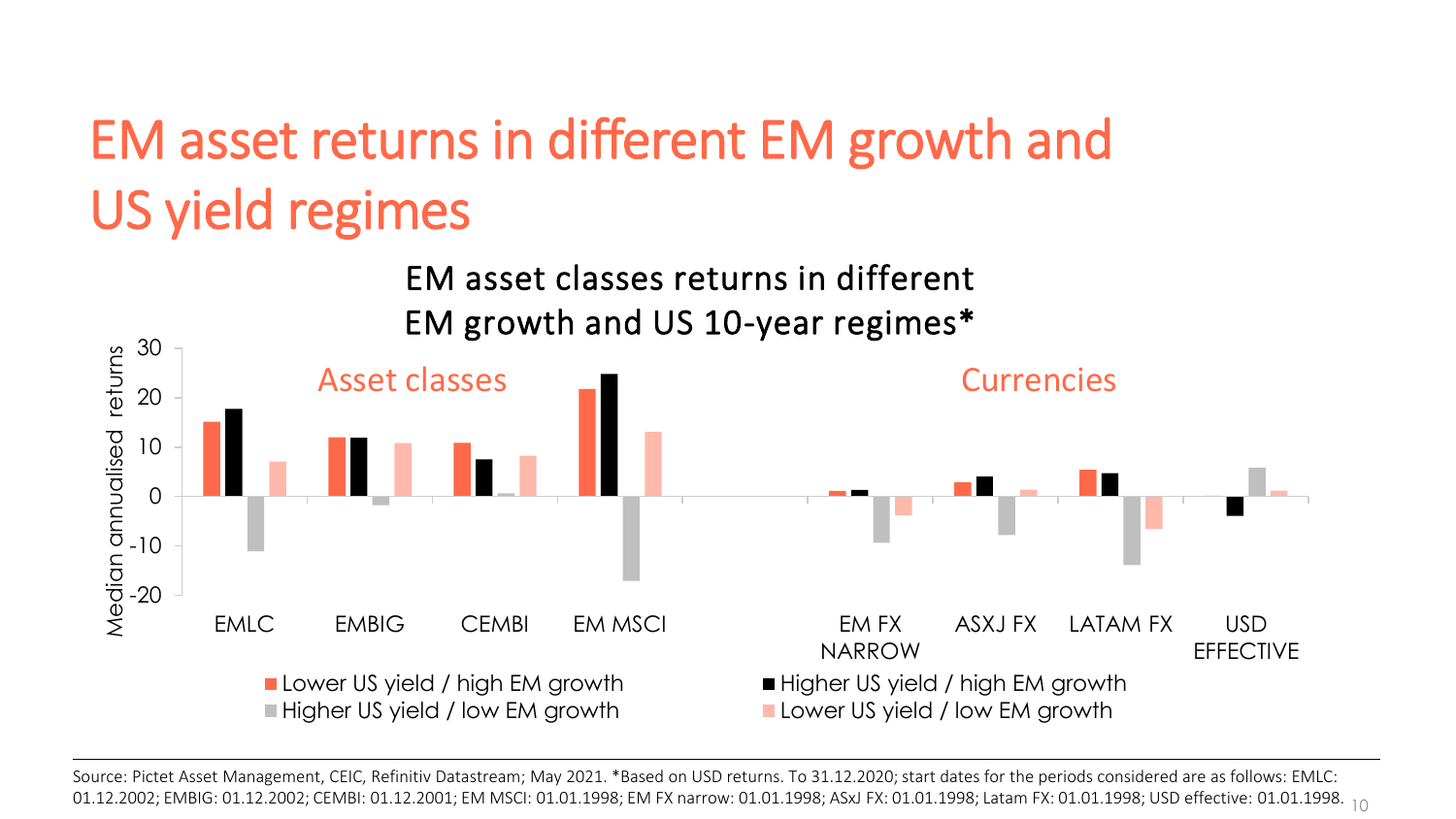# **Conclusion**

- Inflationary pressures likely to remain over 2022-2023 – Central Banks' reaction will be key
- Some asset classes perform well in this environment
	- E.g. equities, commodities, gold and high yield
- Emerging Markets: a strong hedge, especially under Regime 2
	- The economic environment looks set to stay very favourable for EM assets.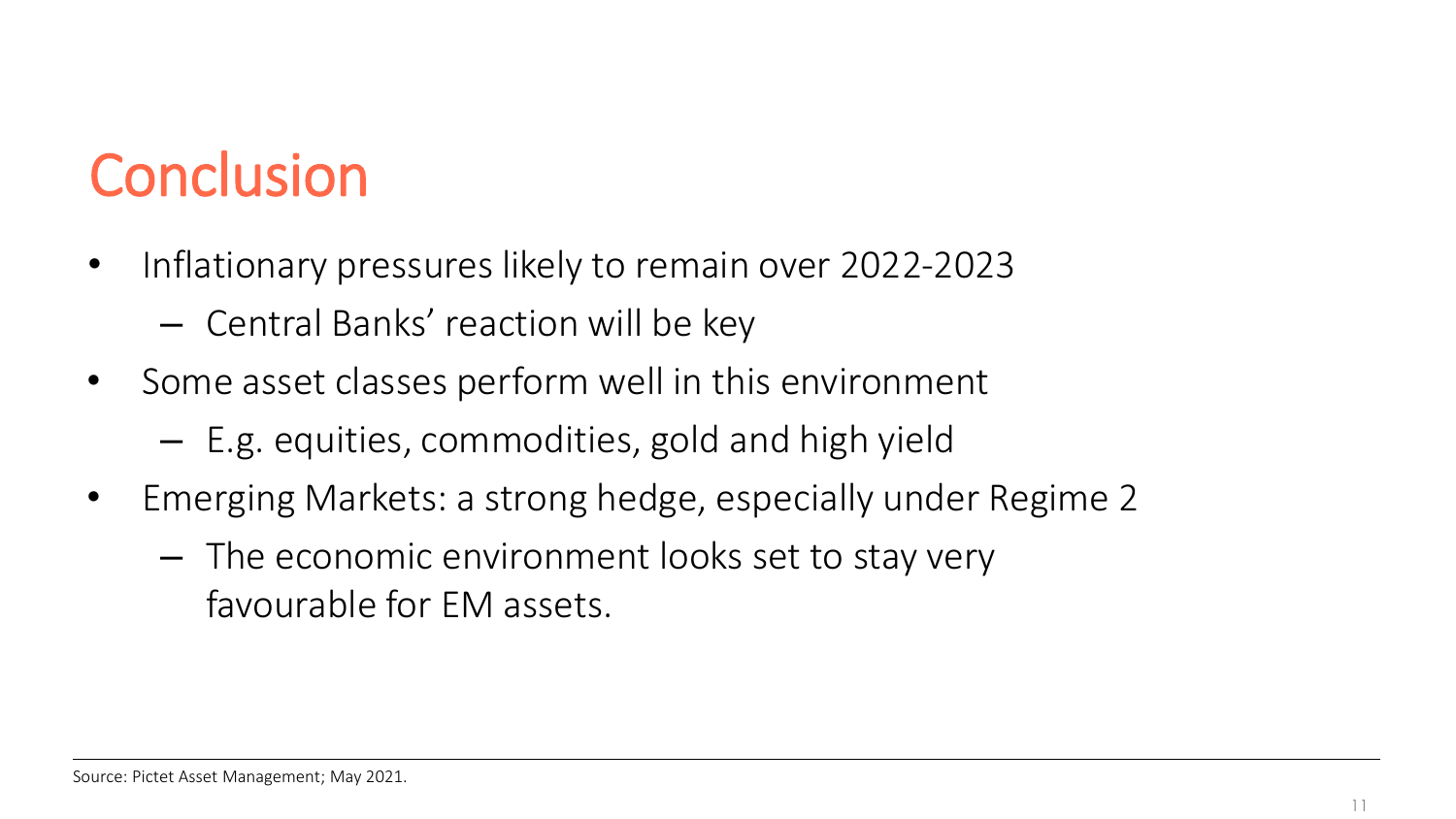#### **For more information**

#### PICTET ASSET MANAGEMENT www.assetmanagement.pictet

This material is for distribution to professional investors only. However it is not intended for distribution to any person or entity who is a citizen or resident of any locality, state, country or other jurisdiction where such distribution, publication, or use would be contrary to law or regulation.

The information and data presented in this document are not to be considered as an offer or sollicitation to buy, sell or subscribe to any securities or financial instruments or services.

Information used in the preparation of this document is based upon sources believed to be reliable, but no representation or warranty is given as to the accuracy or completeness of those sources. Any opinion, estimate or forecast may be changed at any time without prior warning. Investors should read the prospectus or offering memorandum before investing in any Pictet managed funds. Tax treatment depends on the individual circumstances of each investor and may be subject to change in the future. Past performance is not a guide to future performance. The value of investments and the income from them can fall as well as rise and is not guaranteed. You may not get back the amount originally invested.

This document has been issued in Switzerland by Pictet Asset Management SA and in the rest of the world by Pictet Asset Management Limited, which is authorised and regulated by the Financial Conduct Authority, and may not be reproduced or distributed, either in part or in full, without their prior authorisation.